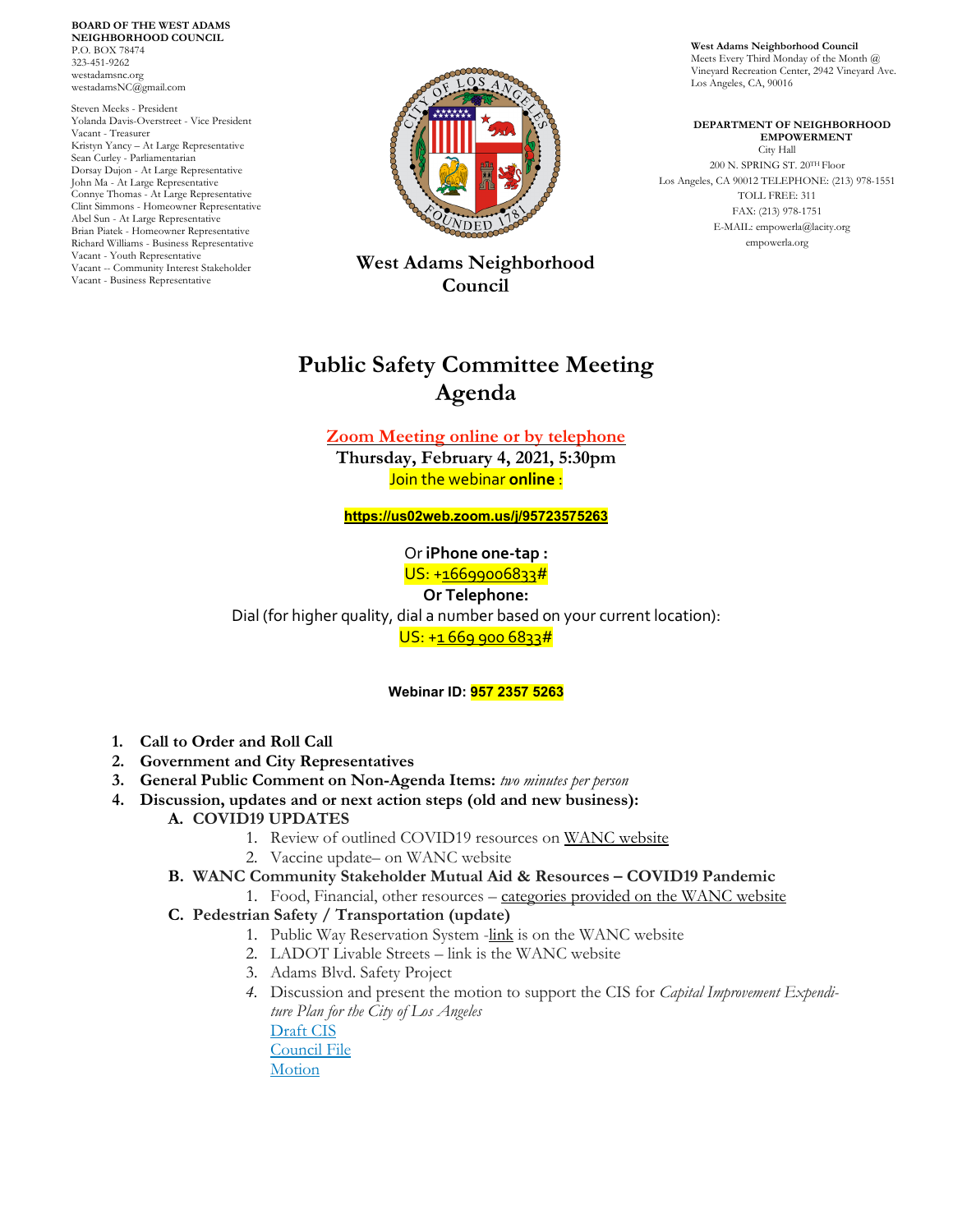**BOARD OF THE WEST ADAMS NEIGHBORHOOD COUNCIL** P.O. BOX 78474 323-451-9262 westadamsnc.org

Steven Meeks - President Yolanda Davis-Overstreet - Vice President Jace Dawson - Treasurer Kristyn Yancy – At Large Representative Sean Curley - Parliamentarian Dorsay Dujon - At Large Representative John Ma - At Large Representative Connye Thomas - At Large Representative Clint Simmons - Homeowner Representative Abel Sun - At Large Representative Brian Piatek - Homeowner Representative Richard Williams - Business Representative Vacant - Youth Representative Vacant -- Community Interest Stakeholder Vacant - Business Representative



**West Adams Neighborhood Council** Meets Every Third Monday of the Month @

Vineyard Recreation Center, 2942 Vineyard Ave, Los Angeles, CA, 90016

#### **DEPARTMENT OF NEIGHBORHOOD EMPOWERMENT** City Hall 200 N. SPRING ST. 20TH Floor Los Angeles, CA 90012 TELEPHONE: (213) 978-1551 TOLL FREE: 311 FAX: (213) 978-1751 E-MAIL: empowerla@lacity.org empowerla.org

Continued from page 1 – UPDATES

### **D. Environmental Justice (**Climate Crisis actions**)**

- 1. Newly appointed City of LA World's First Climate Emergency Mobilization Office Director – Marta Segura - [link](https://westadamsnc.org/category/wanc-resources-updates/environment/) / [Press Release](http://www.councilmemberpaulkoretz.com/sites/g/files/wph1191/f/Paul%20Koretz%20-%20Hiring%20of%20CEMO%20Director%20press%20release.pdf?fbclid=IwAR2cfhbVtXU58BbvDVXi7asG5gAIQ8LknPofxE6XOuSLfNW2TBh-vZAeWz8)
- 2. **Emergency Preparedness Training planning updates** (John Ma)
- **E. Sanitation updates (Abel Sun)**
	- 1. Trash
	- 2. Bus Stations
	- 3. Community
- **F. LAPD report** 
	- 1. Mika Matsui (from Officer Garcia)
- **G. Homelessness outreach and mutual aid updates**
- **5. Final Remarks**
	- **Cannabis Dispensaries**
	- **Street Vendors**
- **6. Adjourn**

# **VIRTUAL MEETING TELECONFERENCING NUMBER FOR PUBLIC PARTICIPA-TION**

**In conformity with the Governor's Executive Order N-29-20 (MARCH 17, 2020) and due to concerns over COVID-19, the West Adams Neighborhood Council meeting will be conducted entirely telephonically.**

# **Every person wishing to address the Neighborhood Council must dial 1-669-900-6833 and en-ter 95936612418 and then press # to join the meeting. Instructions on how to sign up for pub-lic comment will be given to listeners at the start of the meeting.**

THE AMERICAN WITH DISABILITIES ACT - As a covered entity under Title II of the Americans with Disabilities Act, the City of Los Angeles does not discriminate on the basis of disability and, upon request, will provide reasonable accommodation to ensure equal access to its programs, services and activities. Sign language interpreters, assistive listening devices and other auxiliary aids and/or services, may be provided upon request. To ensure availability of services, please make your request at least 3 business days (72 hours) prior to the meeting you wish to attend by contacting De-partment of Neighborhood Empowerment by email, [NCSupport@LACity.org](mailto:NCSupport@LACity.org) or by telephone 213-978-1551.PUBLIC ACCESS OF RECORDS – In compliance with Government Code section 54957.5, non-exempt writings that are distributed to a majority or all of the board in advance of a meeting may be viewed at Vineyard Recreation Center at our website: westadamsnc.org or at the scheduled meeting. In addition, if you would like a copy of any record related to an item on the agenda, please contact WANC by email SMeeks.wanc@gmail.com or by telephone, 323-451-9262.